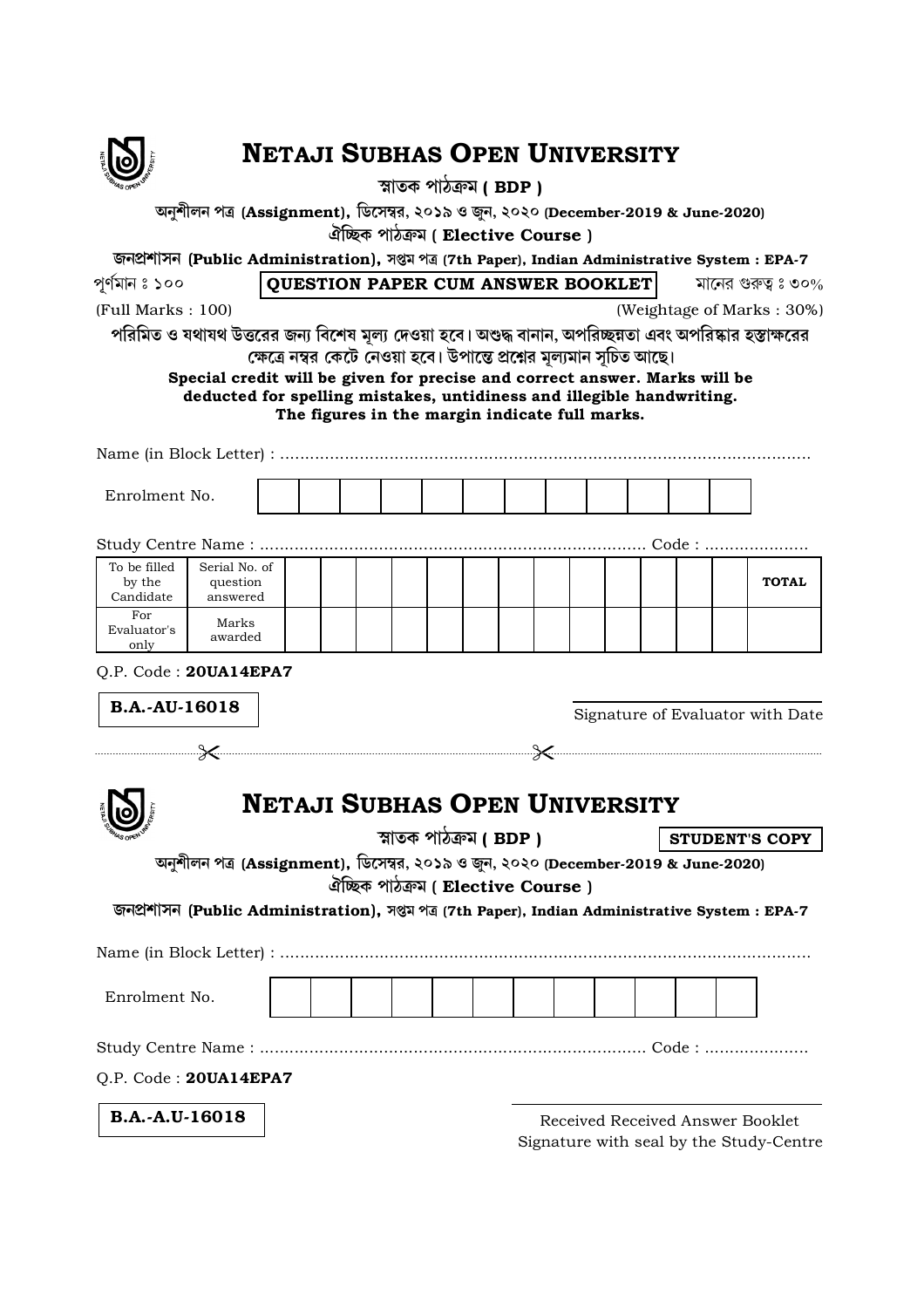

#### জৰুৱী নিৰ্দেশ / IMPORTANT INSTRUCTION

আগামী শিক্ষাবৰ্ষান্ত পরীক্ষায় ( T.E. Exam.) নতুন ব্যবস্থা অর্থাৎ প্রশ্নসহ উত্তর পুস্তিকা (QPAB) প্রবর্তন করা হবে। এই নতুন ব্যবস্থার সাথে পরীক্ষার্থীদের অভ্যস্ত করার জন্য বর্তমান অনুশীলন পত্রে প্রতিটি প্রশ্নের নির্দেশ অনুযায়ী নির্দিষ্ট  $\overline{v}$ ষানেই উত্তর দিতে হবে।

**New system** *i.e.* **Question Paper Cum Answer Booklet (QPAB) will be introduced in the coming Term End Examination. To get the candidates acquainted with the new system, now assignment answer is to be given in the specific space according to the instructions.**

#### Detail schedule for submission of assignment for the BDP term End Examination December-2019 & June 2020

| $\mathbf{1}$ . | Date of Publication                                                                                                                                                                                                                                                                                                                                                                                                                                                                                                                                                                                                       | : 14/02/2020 |
|----------------|---------------------------------------------------------------------------------------------------------------------------------------------------------------------------------------------------------------------------------------------------------------------------------------------------------------------------------------------------------------------------------------------------------------------------------------------------------------------------------------------------------------------------------------------------------------------------------------------------------------------------|--------------|
| 2.             | Last date of Submission of answer script by the student to the study<br>centre                                                                                                                                                                                                                                                                                                                                                                                                                                                                                                                                            | : 07/03/2020 |
| 3.             | Last date of Submission of marks by the examiner to the study centre                                                                                                                                                                                                                                                                                                                                                                                                                                                                                                                                                      | : 08/04/2020 |
| 4.             | Date of evaluated answer scripts distribution by the study centre to<br>the students (Students are advised to check their assignment marks<br>on the evaluated answer scripts and marks lists in the study centre<br>notice board. If there is any mismatch / any other problems of marks<br>obtained and marks in the list, the students should report to their<br>study centre Co-ordinator on spot for correction. The study centre is<br>advised to send the corrected marks, if any, to the COE office within<br>five days. No change / correction of assignment marks will be<br>accepted after the said five days. | : 18/04/2020 |
| 5.             | Last date of submission of marks by the study centre to the                                                                                                                                                                                                                                                                                                                                                                                                                                                                                                                                                               |              |
|                | Department of C.O.E. on or before                                                                                                                                                                                                                                                                                                                                                                                                                                                                                                                                                                                         | : 20/04/2020 |

### $\frac{1}{2}$ খানে কিছু লিখবেন না Do Not Write Anything Here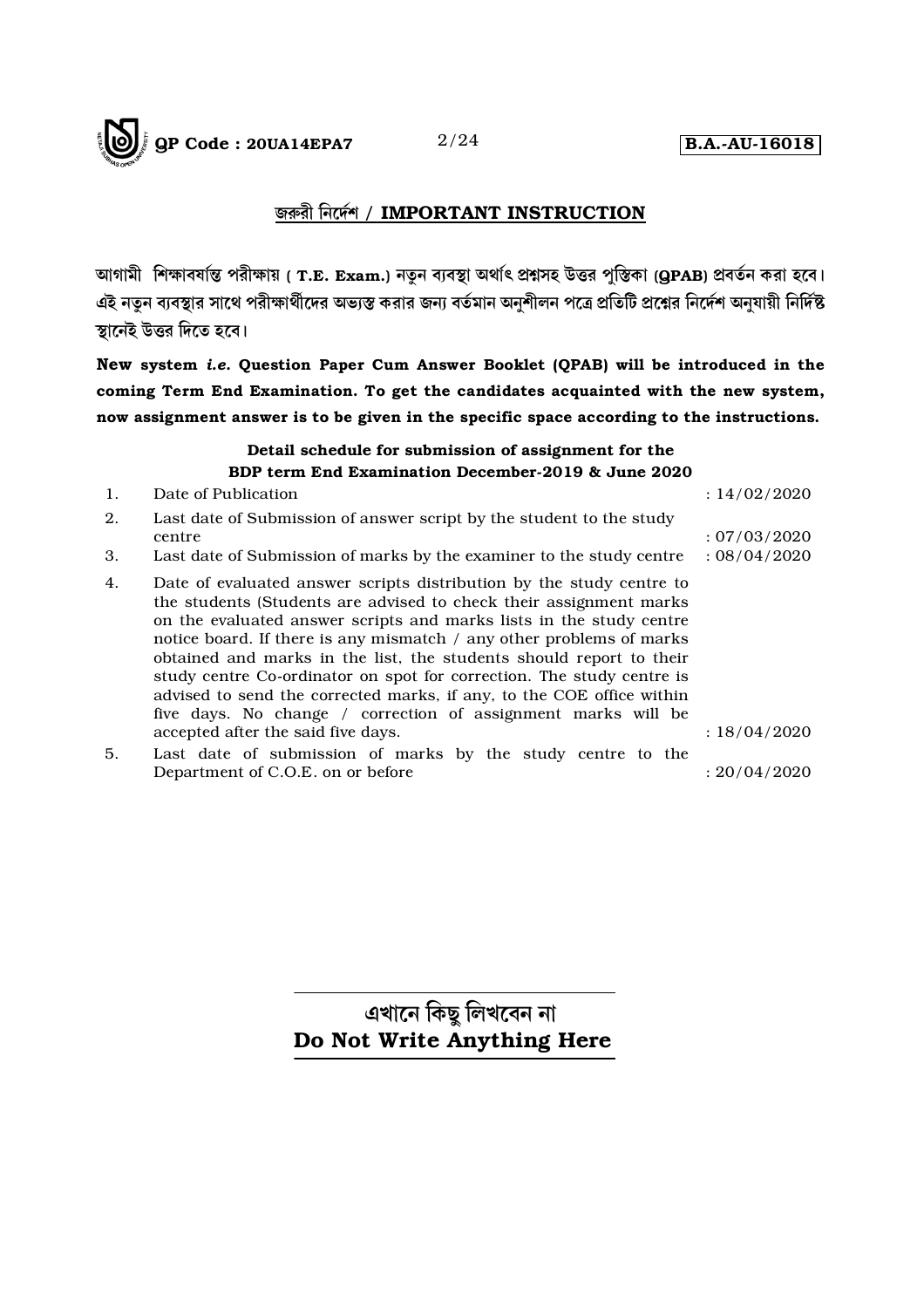## QP Code: 20UA14EPA7

 $3/24$ 

**B.A.-AU-16018** 

যে-কোনো **দু'টি** প্রশ্নের উত্তর দিন ঃ  $\mathbf{1}$ .

 $20 \times 2 = 40$ 

Answer any two questions :

- কেন্দ্রীয় রাষ্ট্রকৃত্যক কমিশনের গঠন ও কার্যাবলি আলোচনা করুন। আপনি কি এই কমিশনকে স্বশাসিত  $a)$ প্রতিষ্ঠান বলে মনে করেন ? আপনার উত্তরের সপক্ষে যুক্তি দিন। Discuss the composition and functions of the Union Public Service Commission (UPSC). Do you think that the UPSC is an autonomous institution? Give reason for your answer.
- ক্যাবিনেট সচিবালয়ের গঠন, বৈশিষ্ট্য ও কাযবিলি ব্যাখ্যা করুন।  $b)$ Evaluate the structure, features and functions of the Cabinet Secretariat.
- মুখ্য সচিবকে কেন রাজ্য প্রশাসনের কেন্দ্রবিন্দু বলা হয় তা ব্যাখ্যা করুন।  $\mathbf{c}$ )

Explain why the Chief Secretary is called the pivot of state administration.

যোজনা কমিশনের গঠন ও কাযবিলি আলোচনা করুন। এই কমিশনের বর্তমান মযদিা সম্পর্কে আপনার  $\mathbf{d}$ মতামত দিন।

Discuss the composition and functions of the Planning Commission. Give your opinion on the present status of the commission.

প্ৰথম উত্তর / First Answer :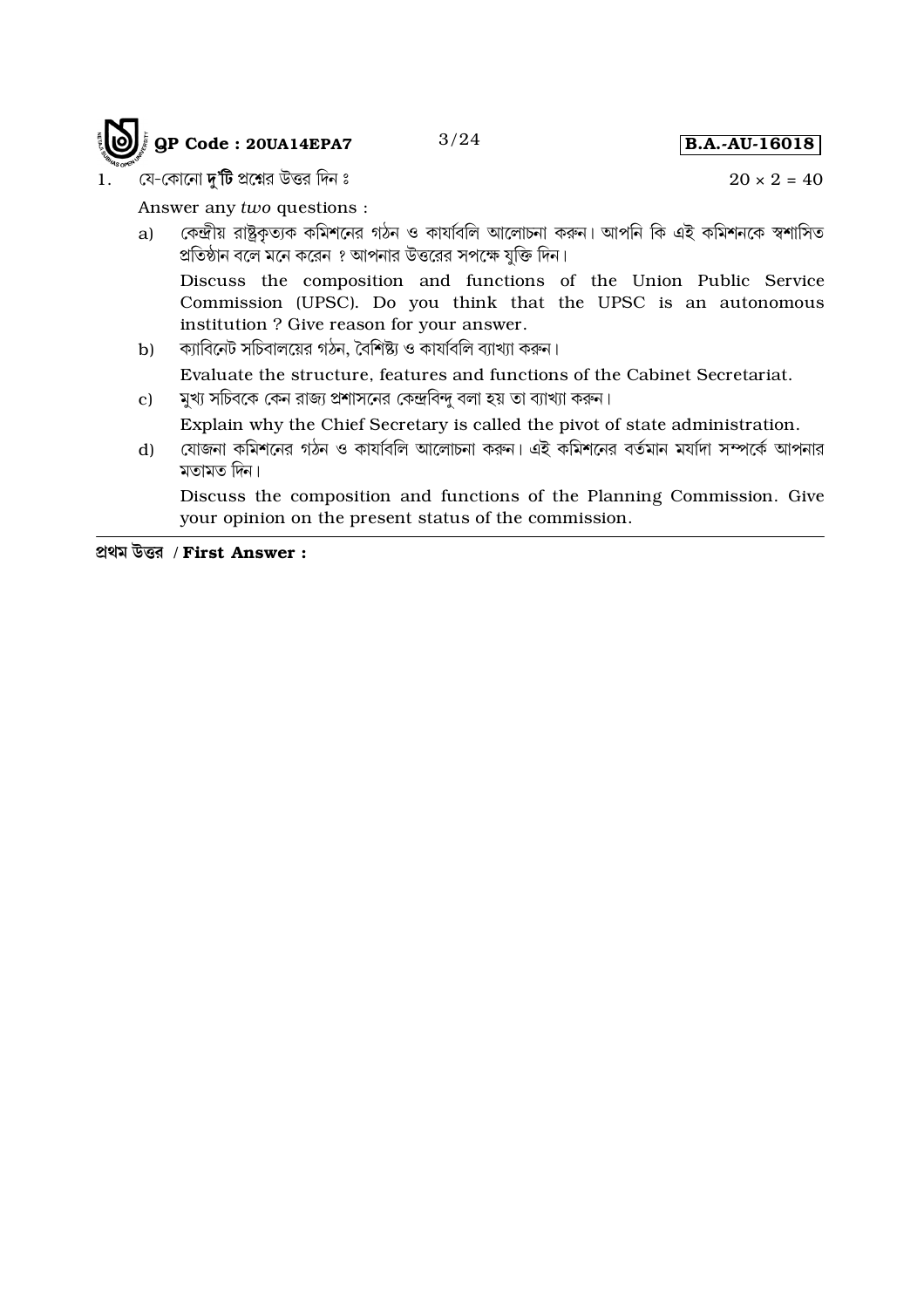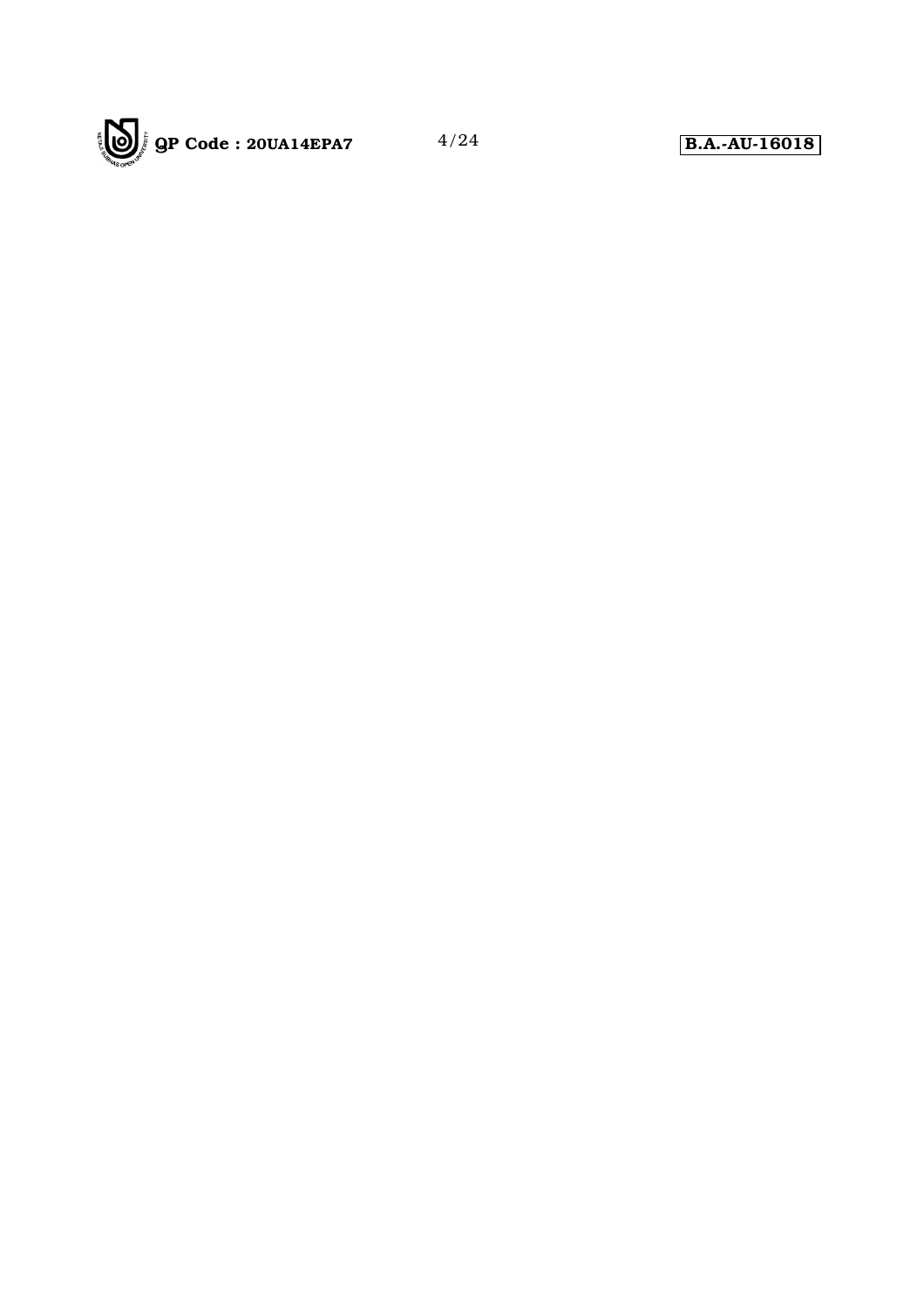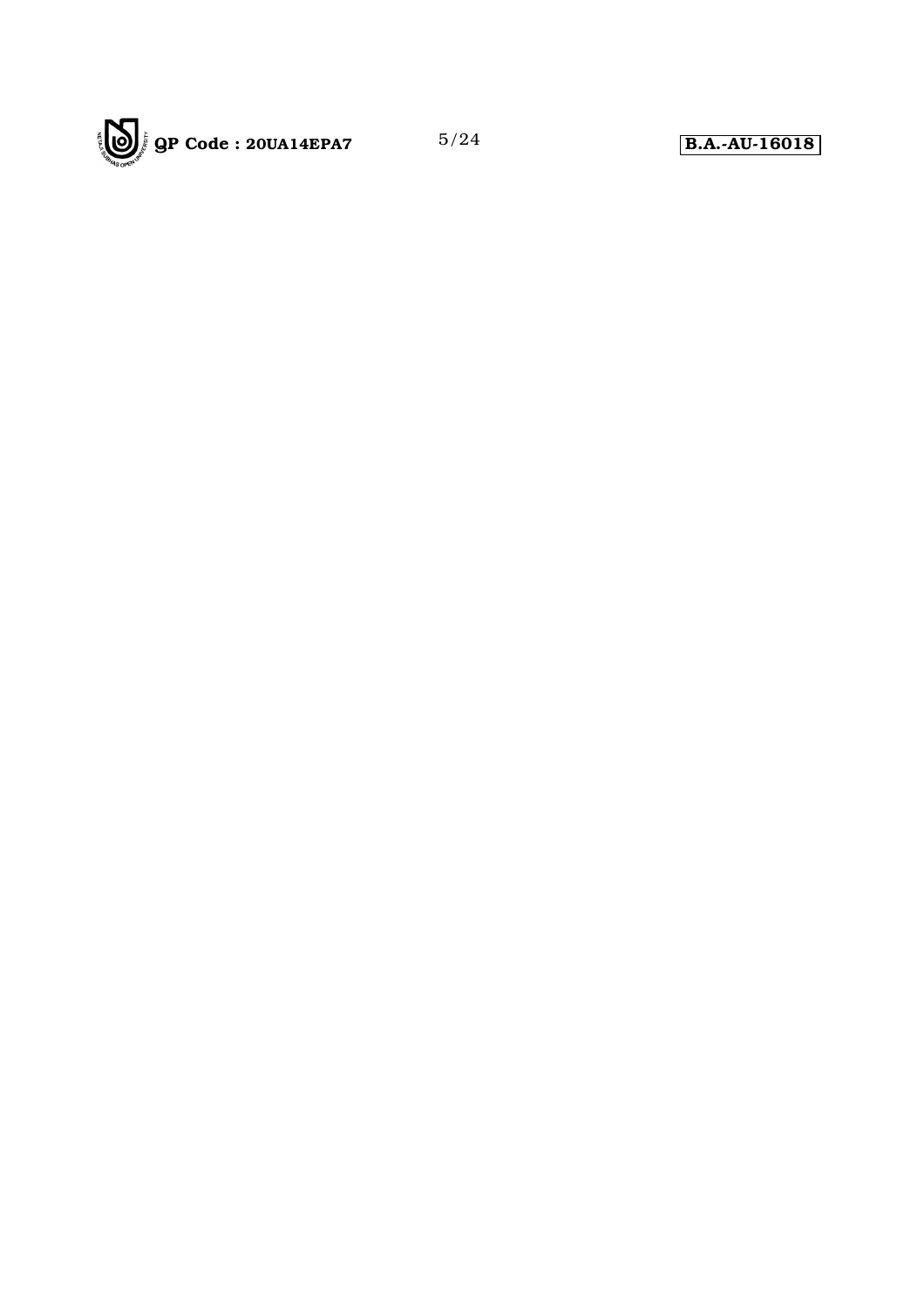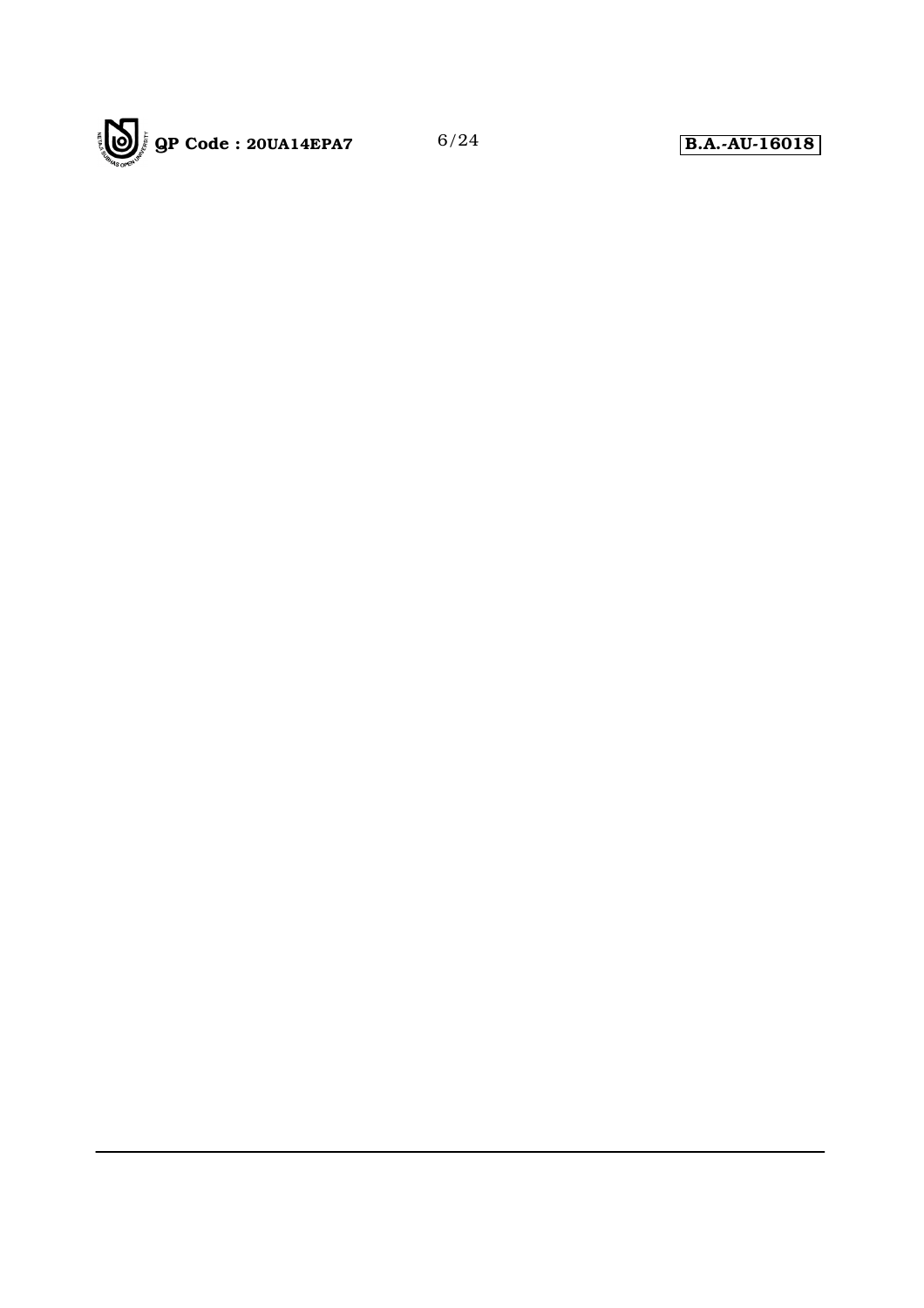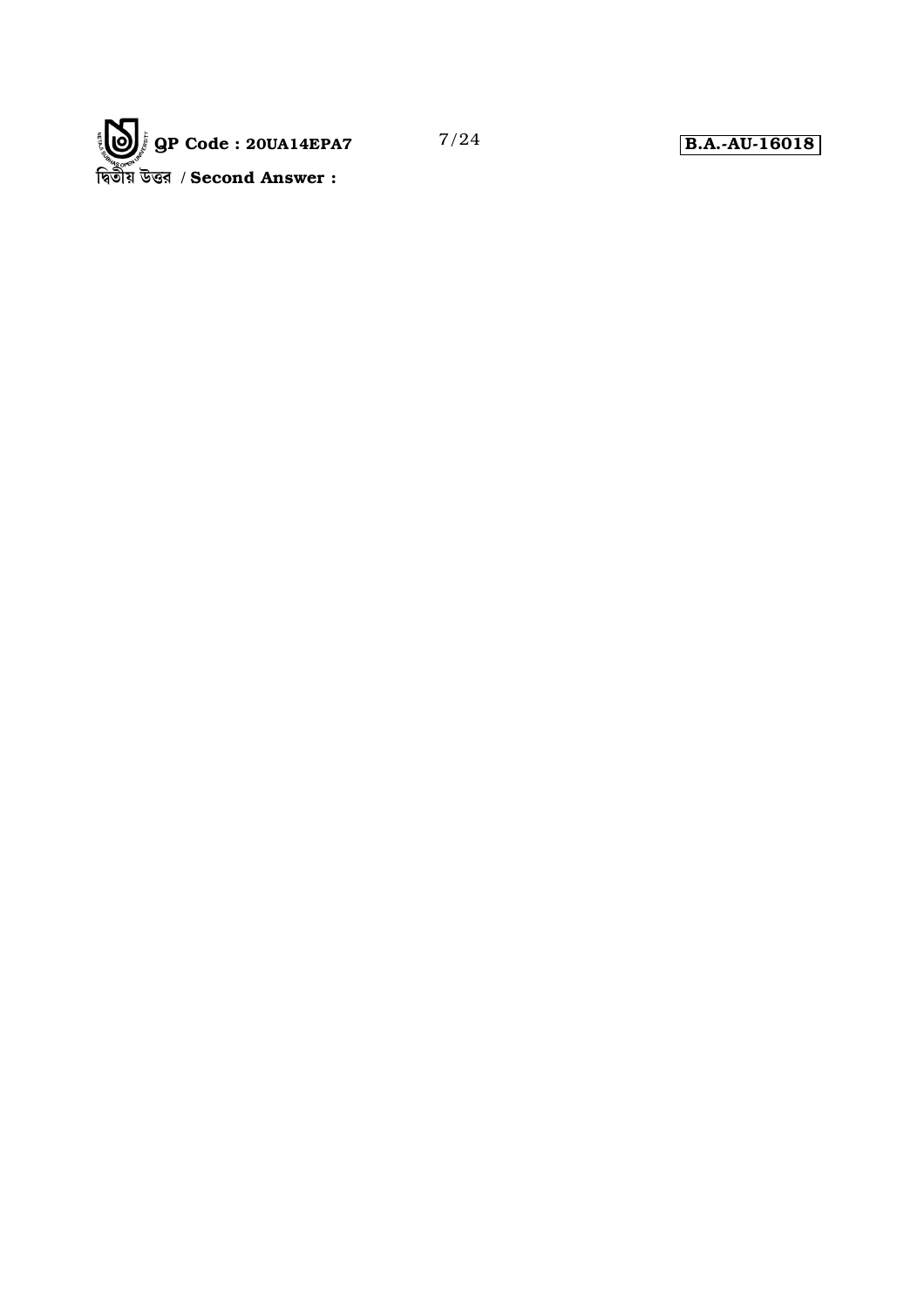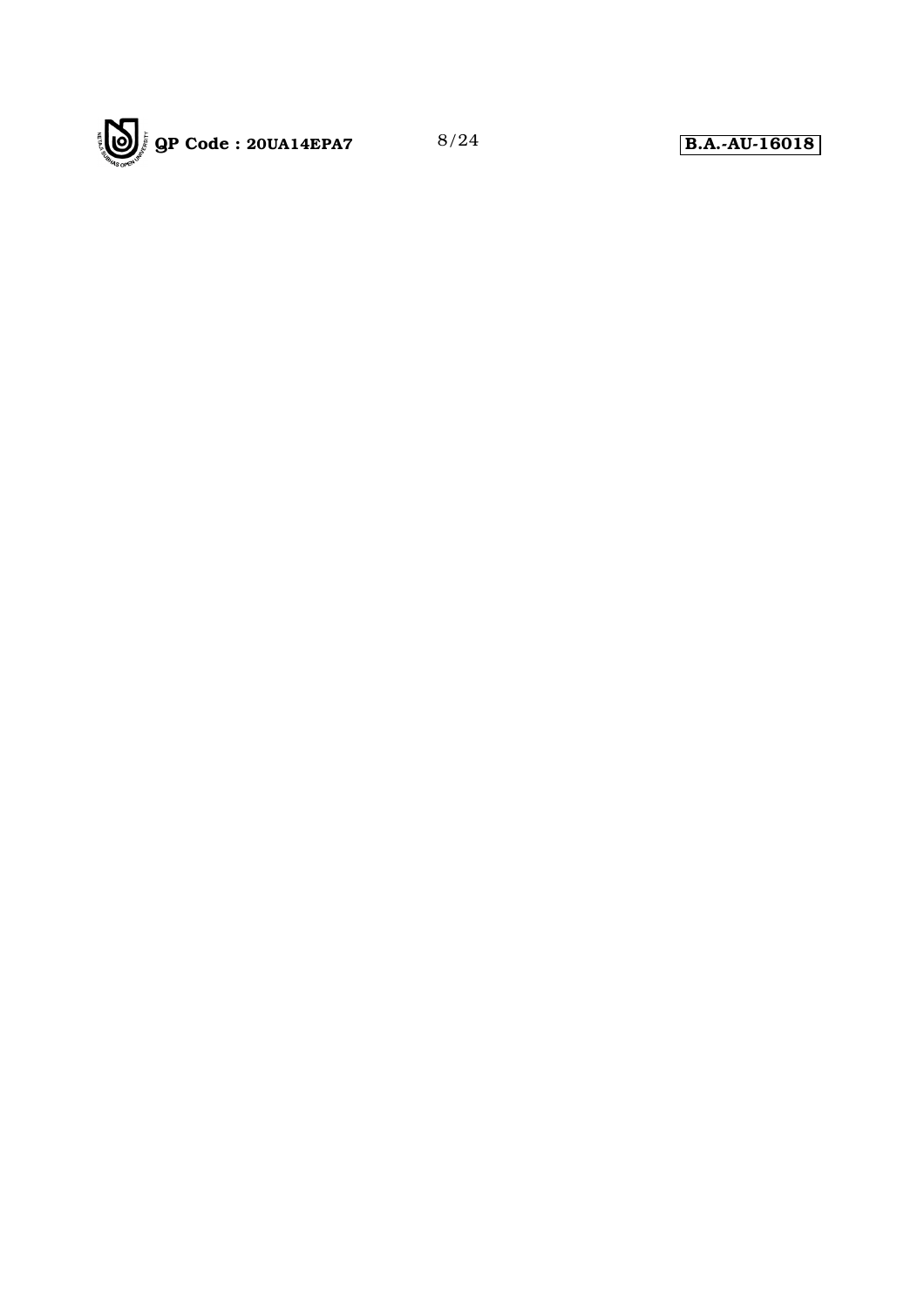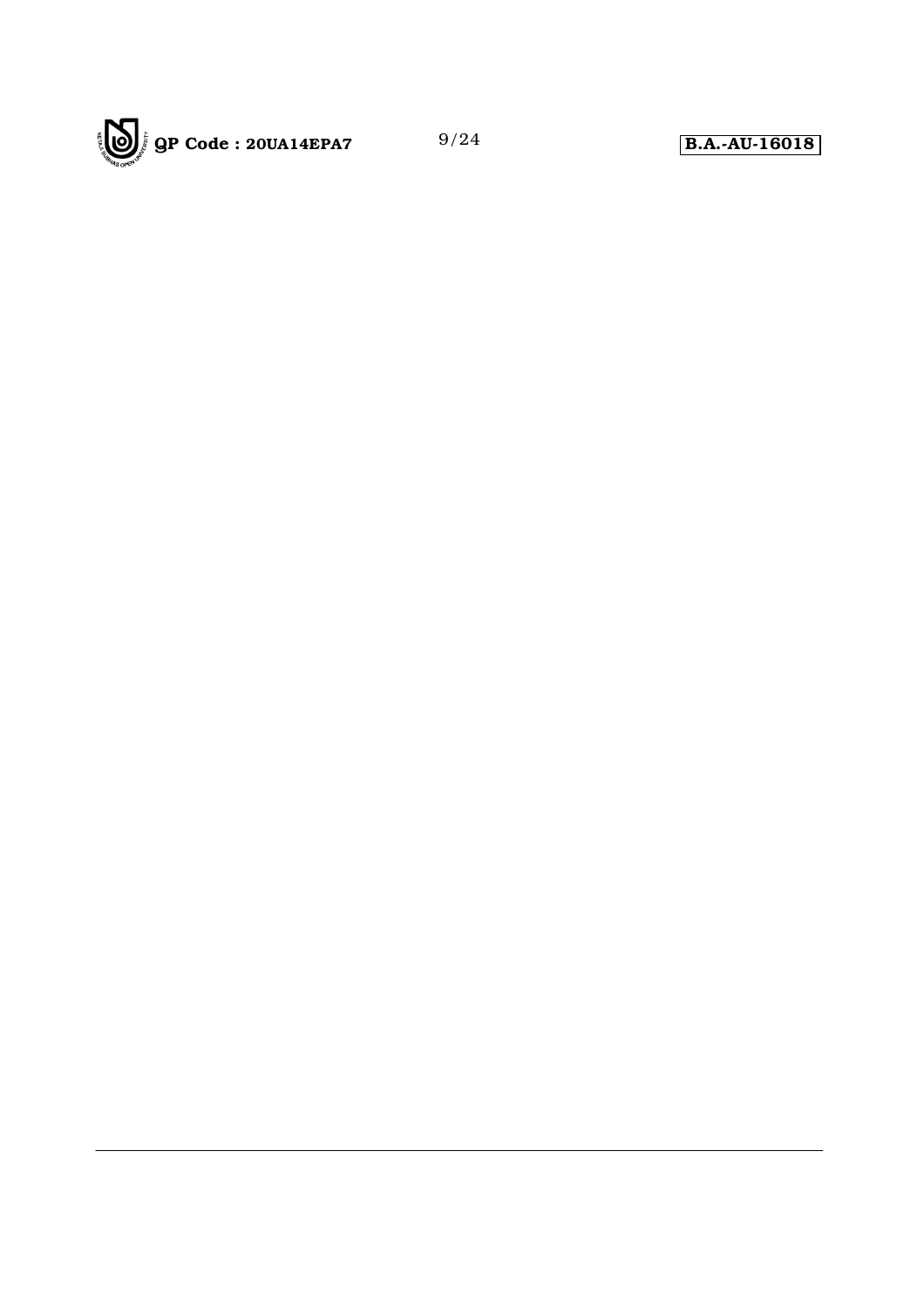$10/24$ 

**B.A.-AU-16018** 

যে-কোনো **তিনটি** প্রশ্নের উত্তর দিন ঃ 2.

 $\frac{1}{2}$  QP Code : 20UA14EPA7

 $12 \times 3 = 36$ 

Answer any three questions :

- রাষ্ট্রকৃত্যক কমিশনে নিয়োগের ক্ষেত্রে লিখিত পরীক্ষা পদ্ধতির বিবর্তন সম্পর্কে একটি টীকা লিখন।  $a)$ Write a note on the evolution of written examination method in the
- প্রশাসনে অন্তর্বর্তী প্রশিক্ষণের বিষয়ে টীকা লিখন।  $b)$

Write a note on in-service training in administration.

appointment of Union Public Service Commission.

ভারতে মন্ত্রীপরিষদের সঙ্গে আমলাদের সম্পর্ক আলোচনা করুন।  $\mathbf{c})$ 

Discuss the relation between the Council of Ministers and the Bureaucrats in India.

ভারতীয় প্রশাসনের মুখ্য বৈশিষ্ট্যগুলি পর্যালোচনা করুন।  $\mathbf{d}$ 

Examine the basic features of Indian administration.

- মহকুমা শাসকের কার্যাবলি সম্পর্কে টীকা লিখুন।  $e$ ) Write a note on the functions of Sub-Divisional Officer.
- আর্থিক প্রশাসনের দায়বদ্ধতা নিশ্চিত করতে মহানিয়ন্ত্রক ও গণনা নিরীক্ষকের কার্যাবলি ও ভূমিকা ব্যাখ্যা  $\mathbf{f}$ করুন।

Explain how the functions and role of the Comptroller and Auditor General of India contribute to the accountability of financial administration.

প্ৰথম উত্তর / First Answer: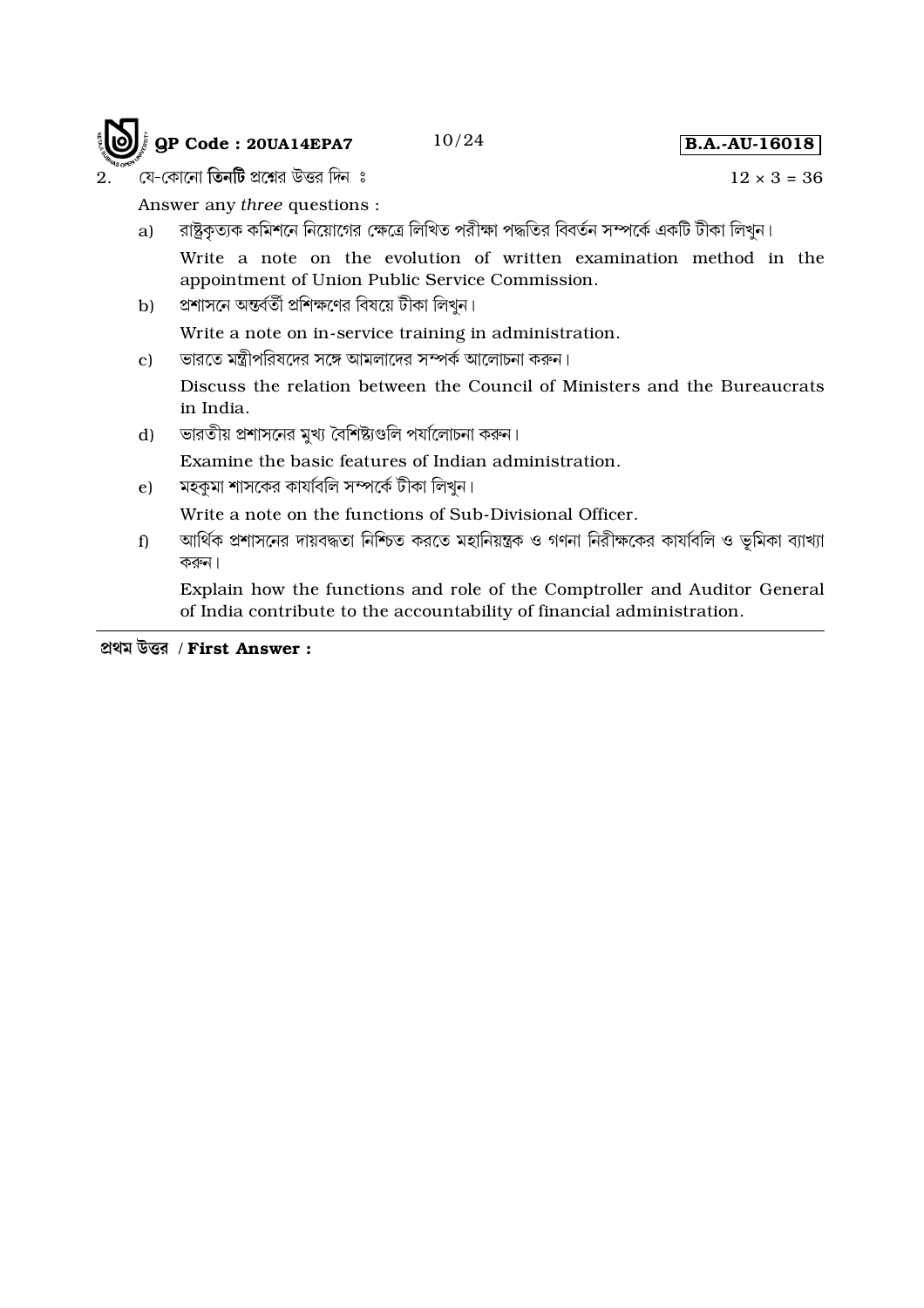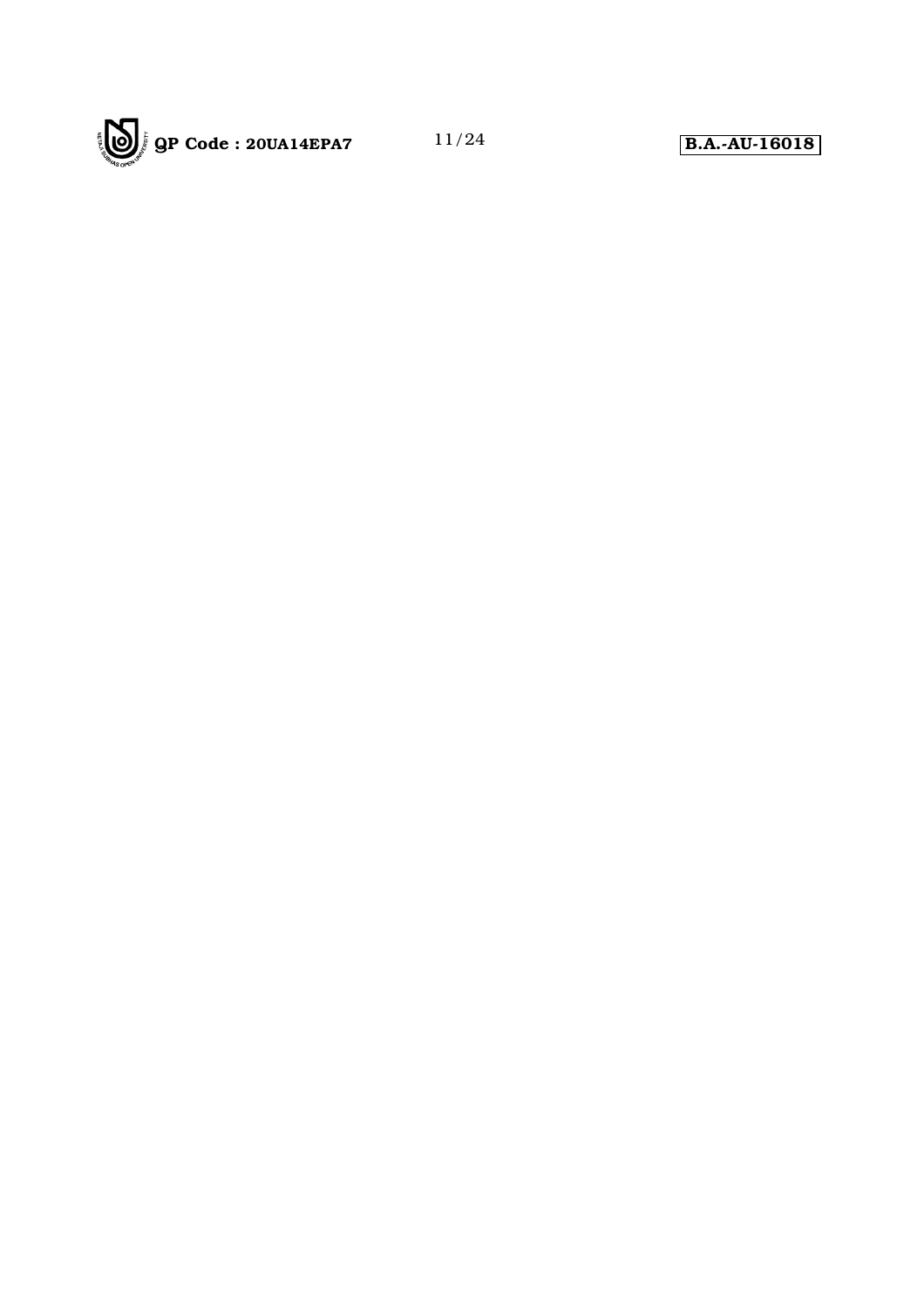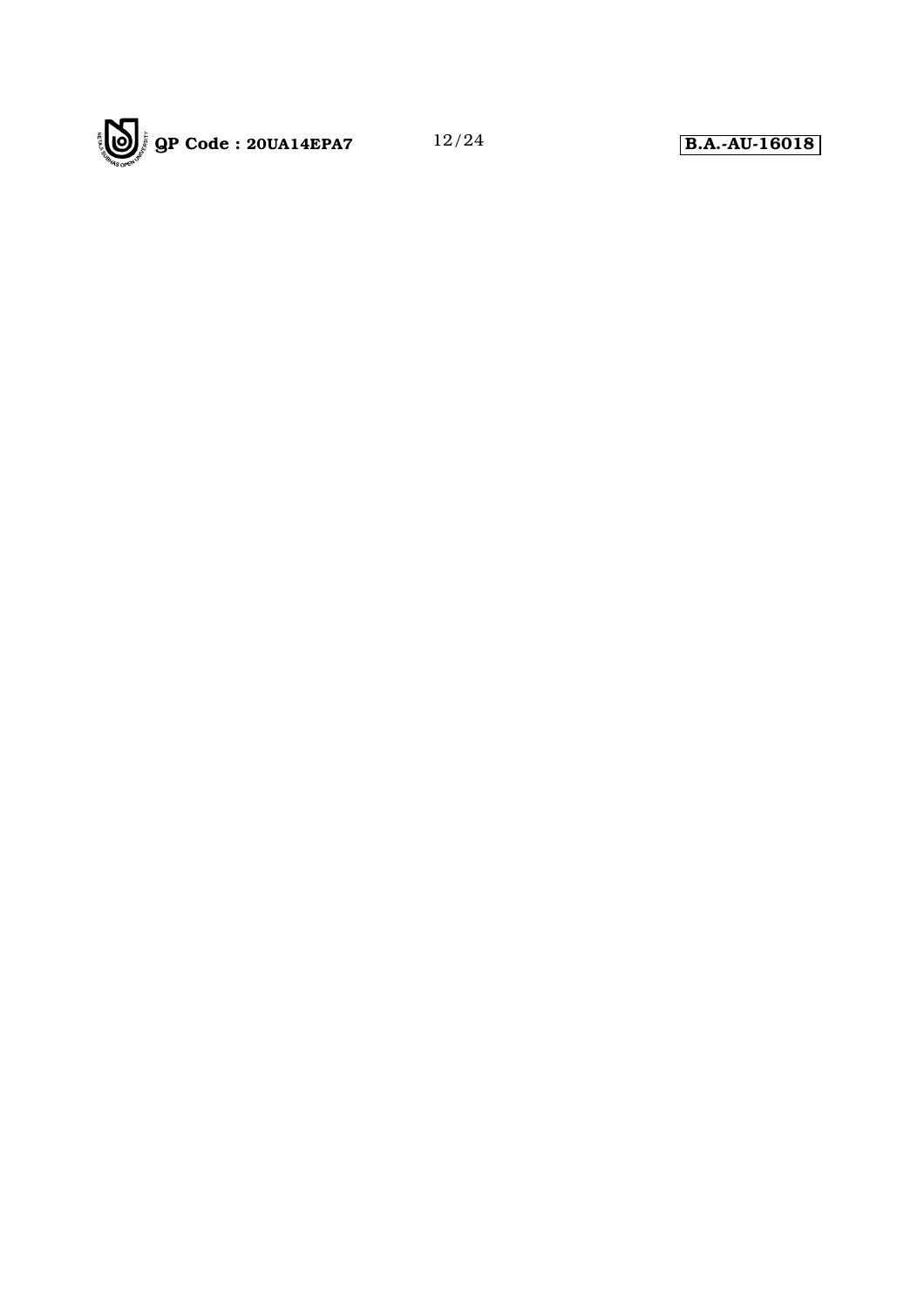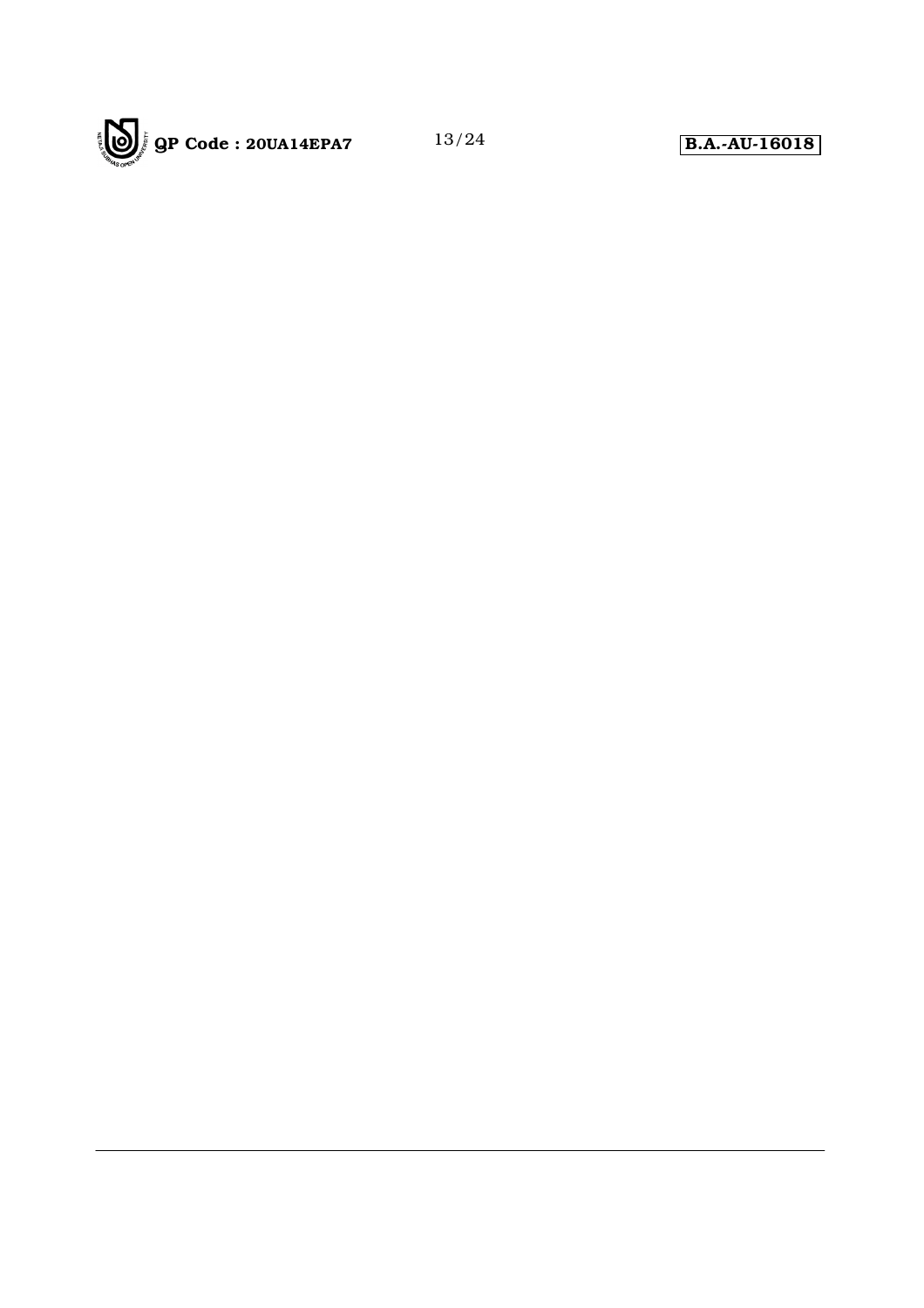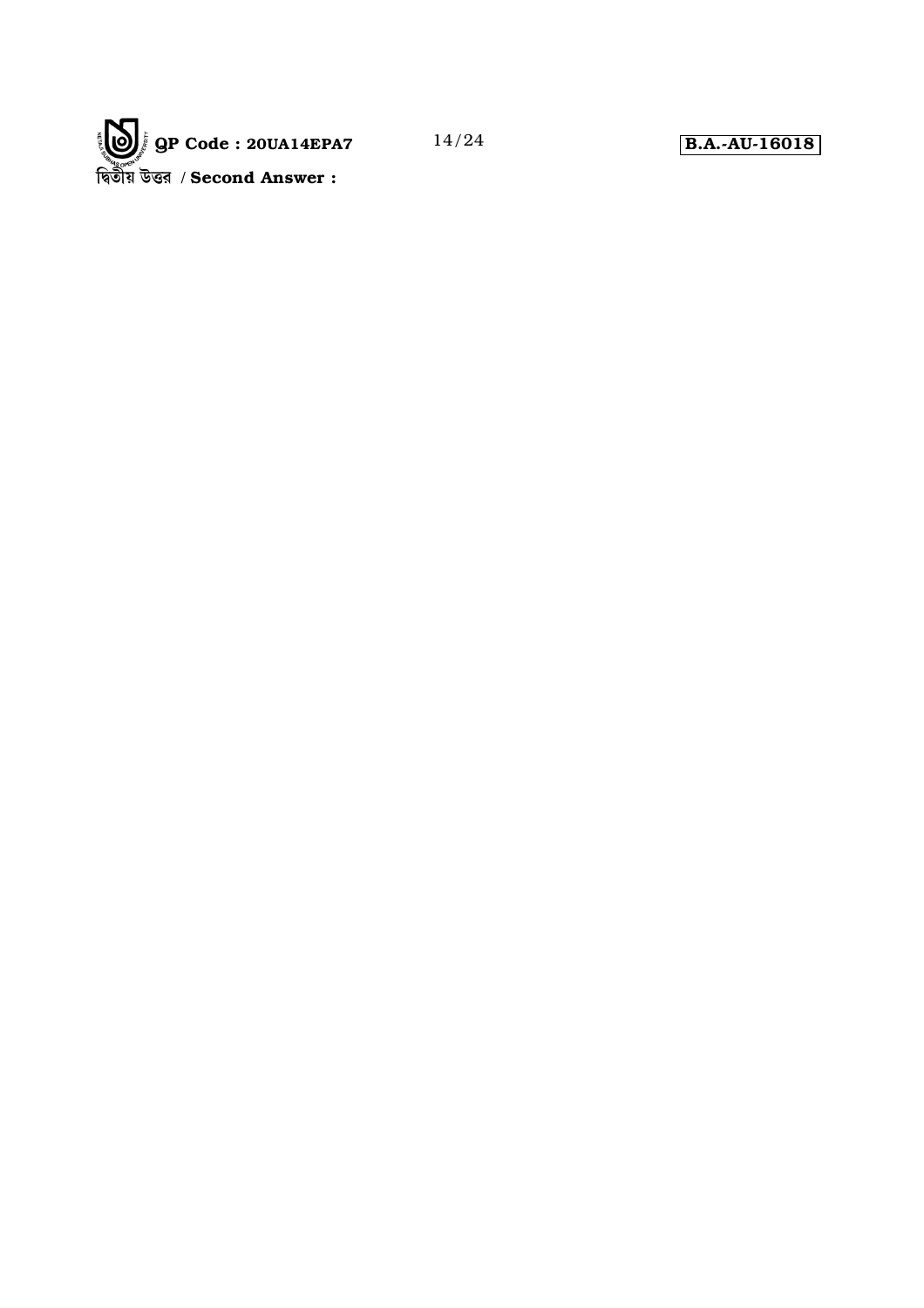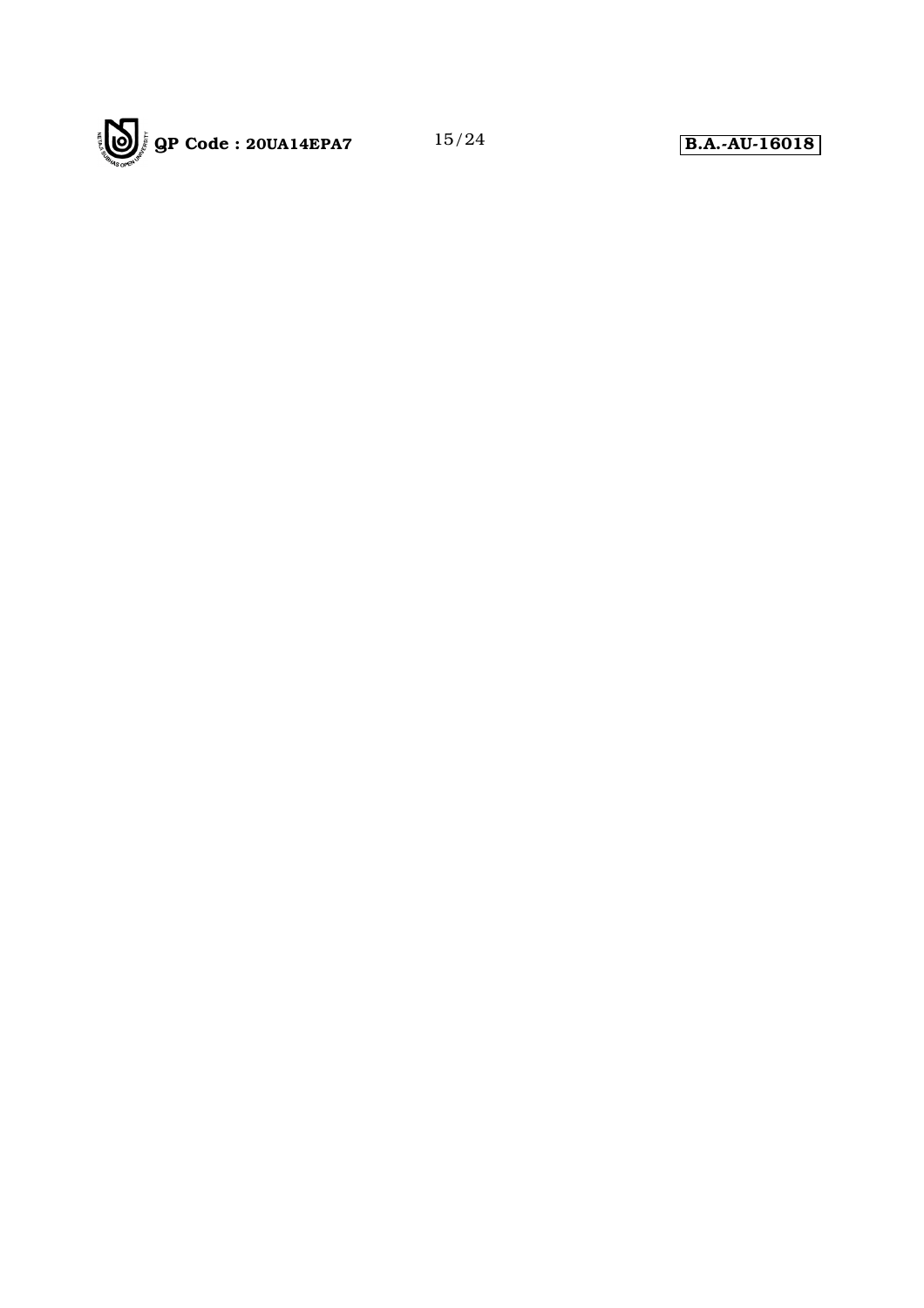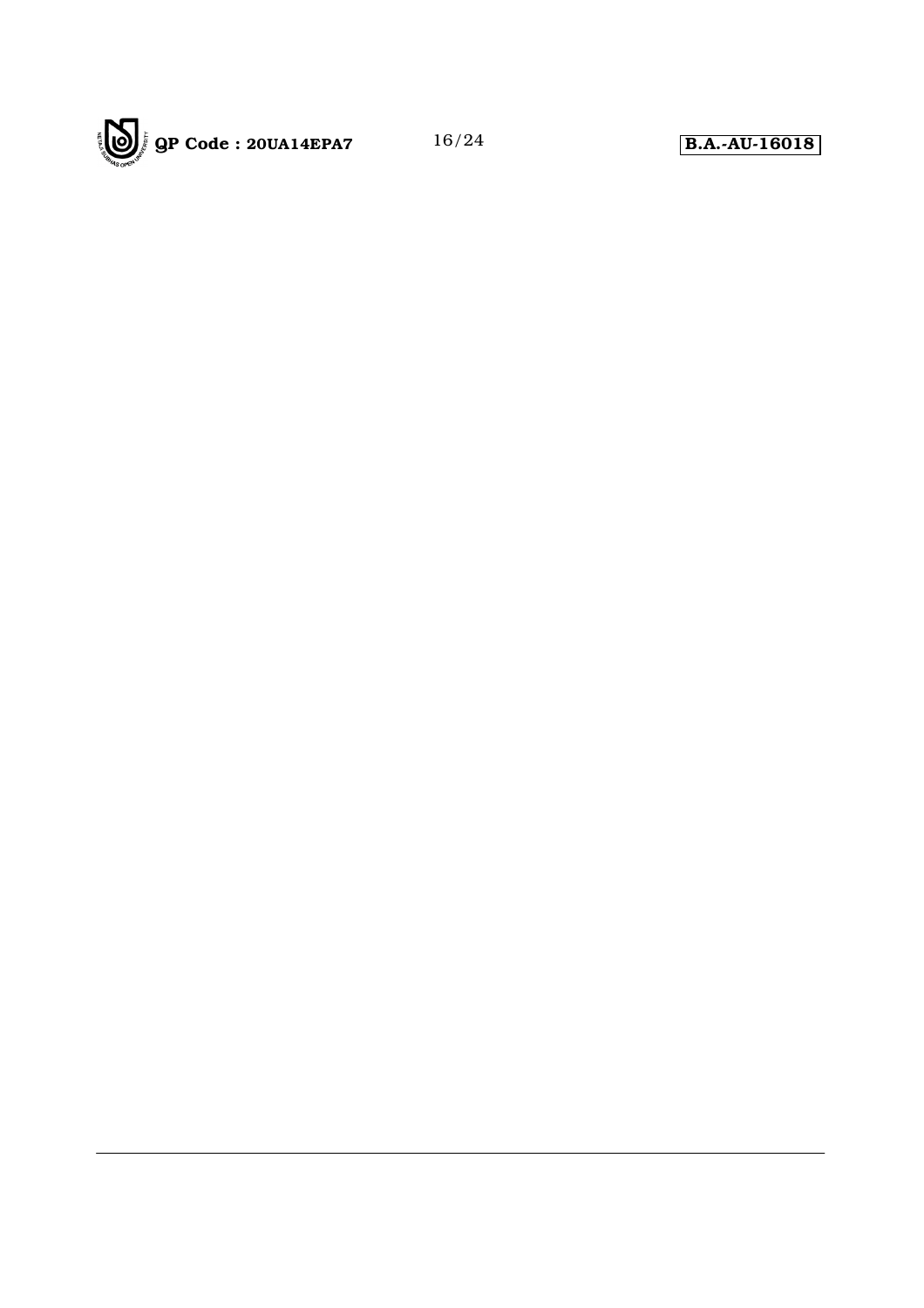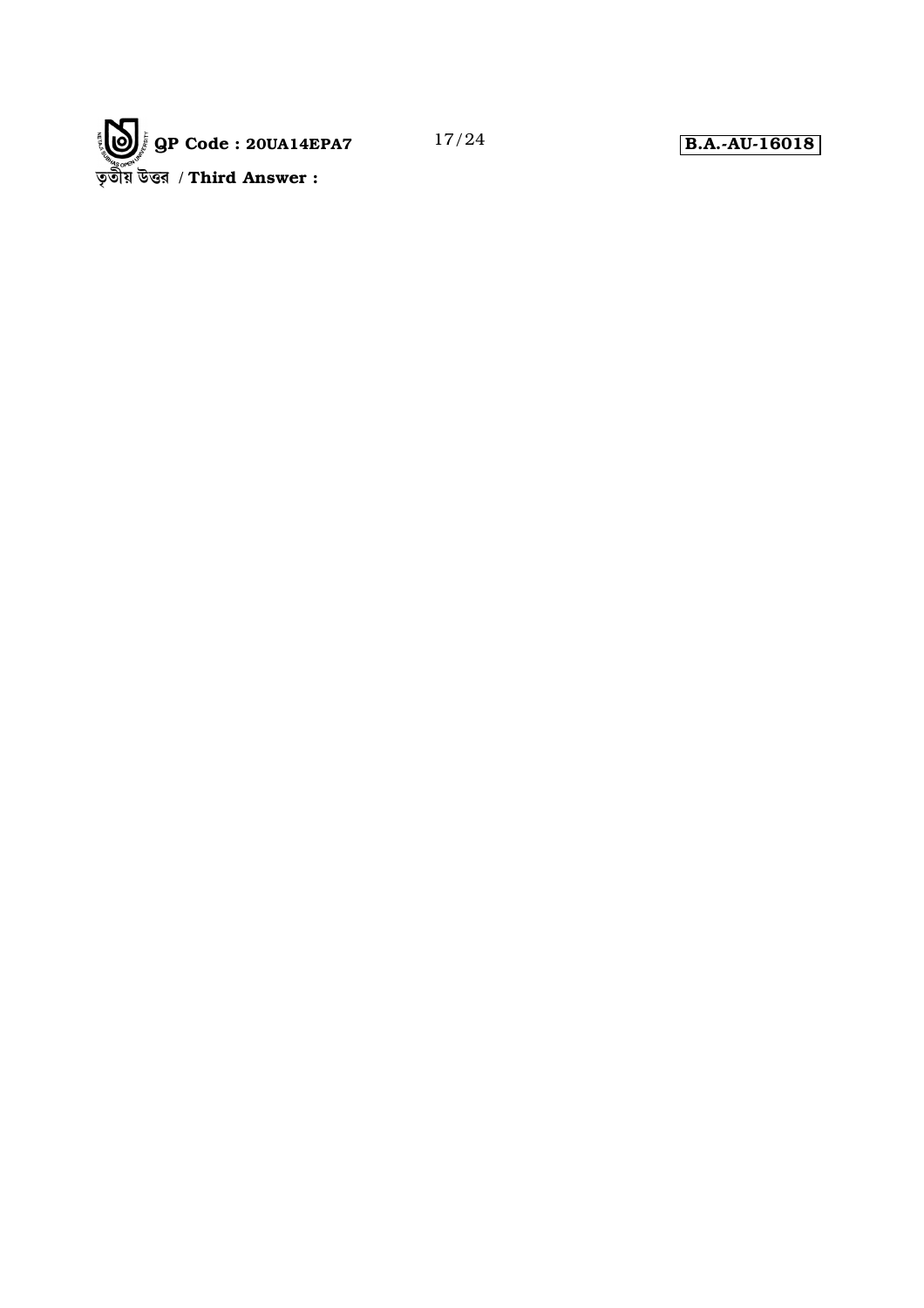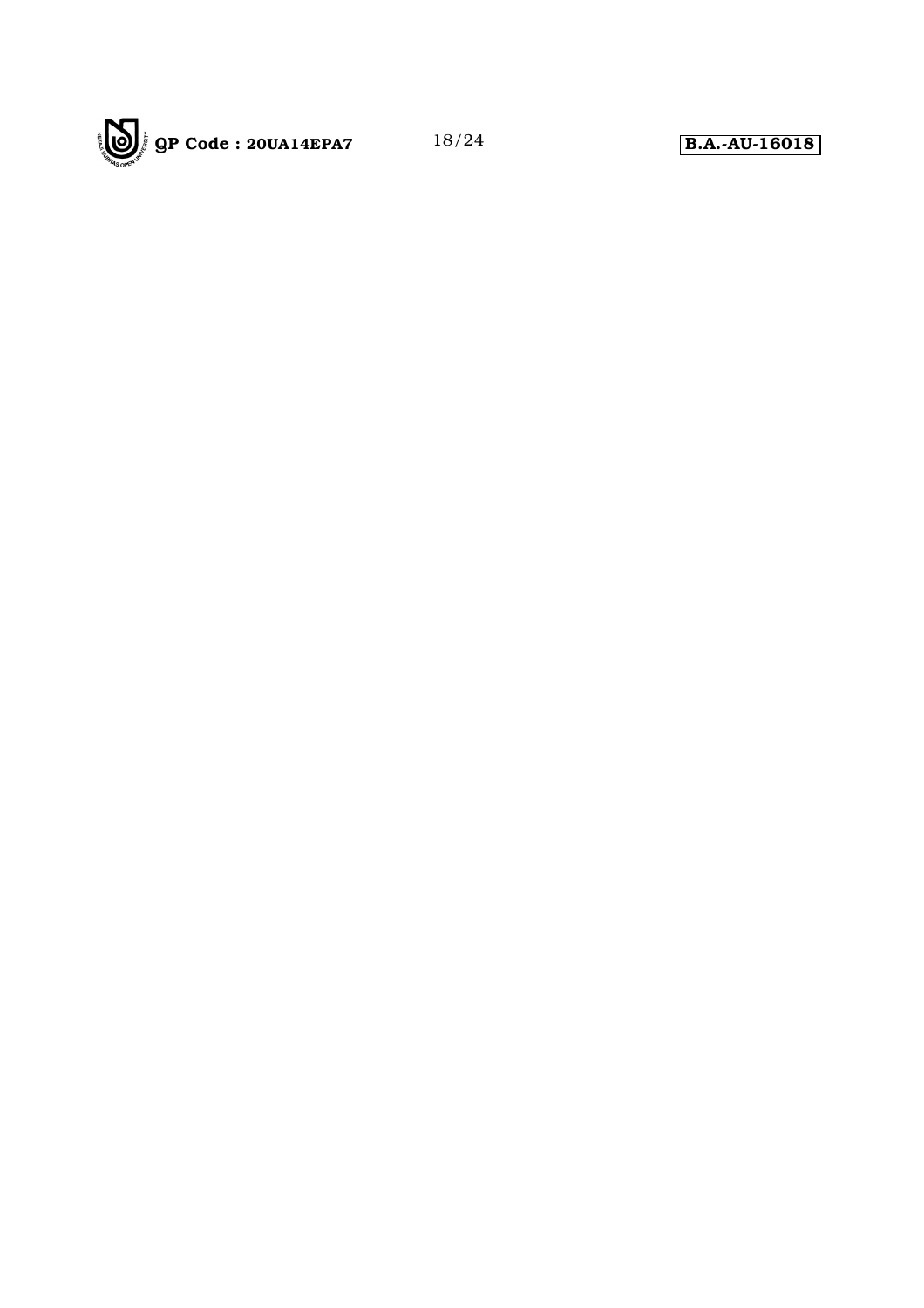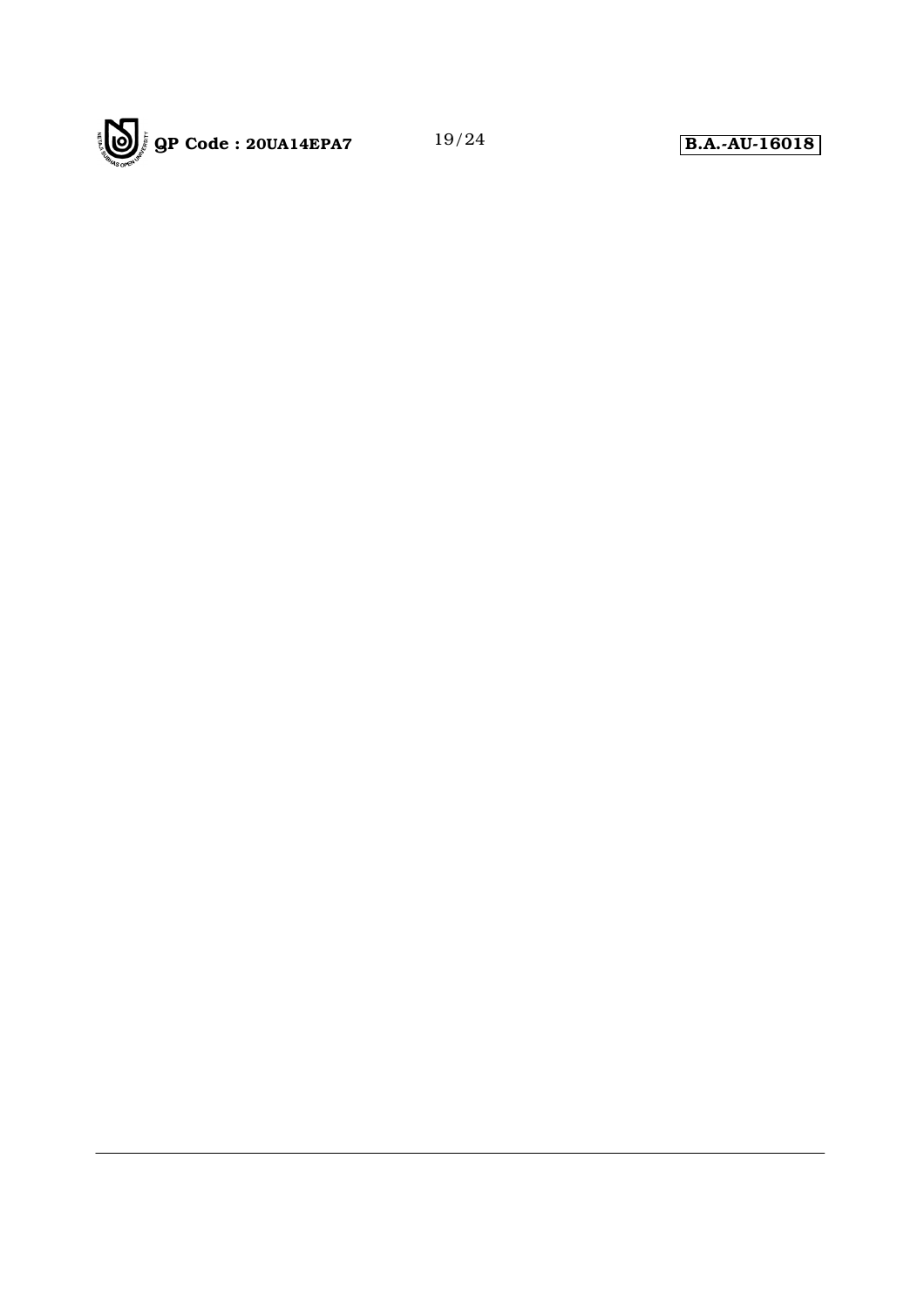$20/24$ 

**B.A.-AU-16018** 

যে-কোনো **চারটি** প্রশ্নের উত্তর দিন ঃ  $\mathcal{R}$ 

 $6 \times 4 = 24$ 

Answer any four questions :

QP Code: 20UA14EPA7

- ১৯৭৯ সাল থেকে কেন্দ্রীয় রাষ্ট্রকৃত্যক কমিশনের পরীক্ষা পদ্ধতির যে কোনো চারটি বৈশিষ্ট্য লিখুন।  $a)$ Mention any four features of the examination procedure of the Union Public Service Commission since 1979.
- পদোন্নতি ব্যবস্থার গুণগুলি উল্লেখ করুন।  $b)$ Mention the merits of promotion system.
- প্রধানমন্ত্রীর কার্যালয়ের সাংগঠনিক কাঠামো বিষয়ে সংক্ষিপ্ত টীকা লিখন।  $\mathbf{c}$ )
	- Write a short note on the organizational structure of the Prime Minister's Office.
- আঞ্চলিক পরিষদ গঠনের উদ্দেশ্যগুলি উল্লেখ করুন।  $(b)$ 
	- Mention the objectives of the formation of the Regional Council.
- প্রধানমন্ত্রীর পরামর্শদাতা ও সহায়ক হিসাবে ক্যাবিনেট সচিবের ভূমিকা কী ?  $e)$ What is the role of the Cabinet Secretary as an adviser and assistant of the Prime Minister?
- রাজ্য সচিবালয়ের গঠন বিষয়ে টীকা লিখন।  $\mathbf{f}$ Write a note on the composition of State Secretariat.
- ভারতীয় পুলিশ কৃত্যক বিষয়ে সংক্ষিপ্ত টীকা লিখুন।  $g$ ) Write a short note on the Indian Police Service.
- একাদশ অর্থ কমিশনের প্রথম রিপোর্টের মূল দিকগুলি চিহ্নিত করুন।  $h)$ Identify the basic issues in the first report of Eleventh Finance Commission.

প্ৰথম উত্তর / First Answer: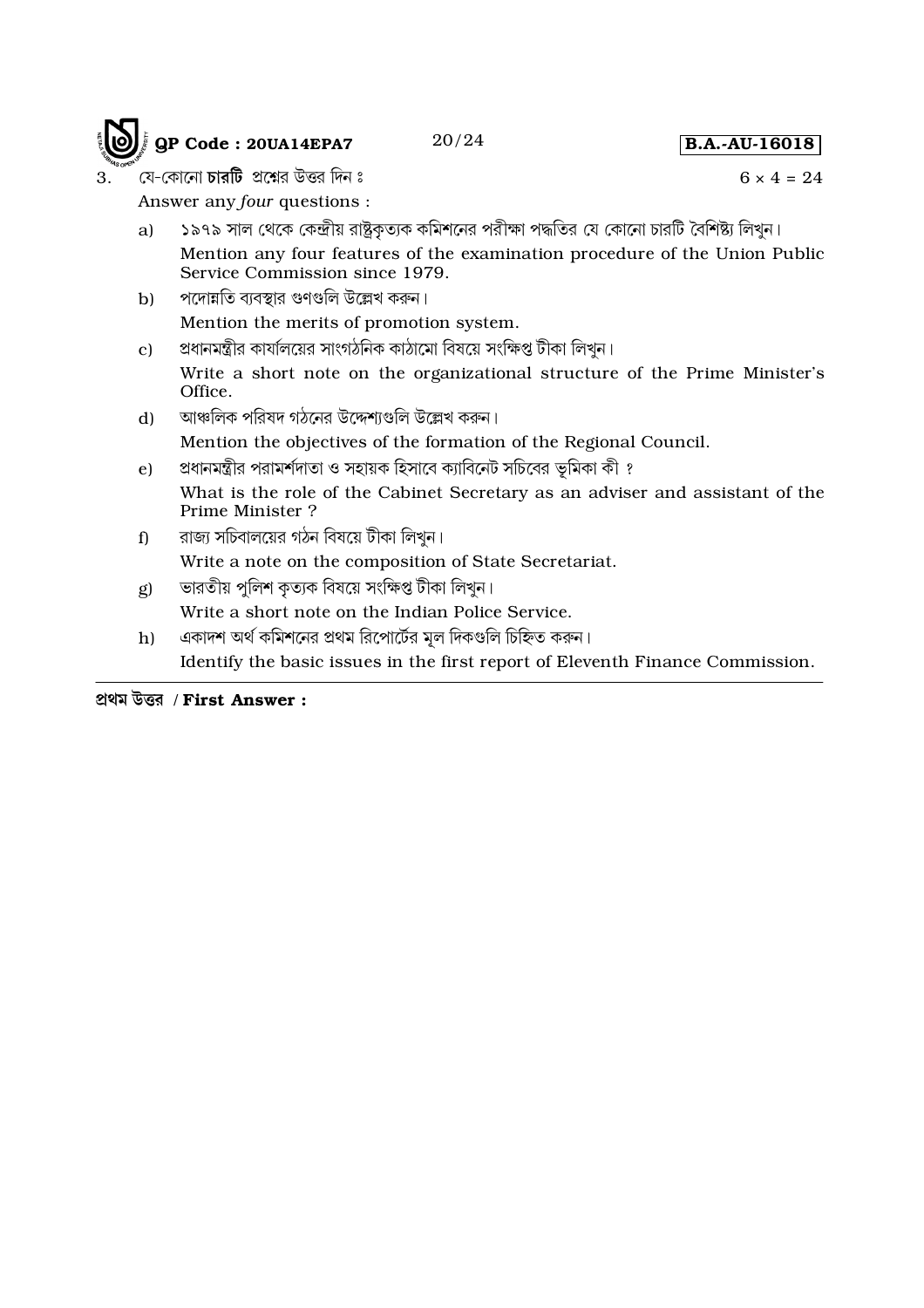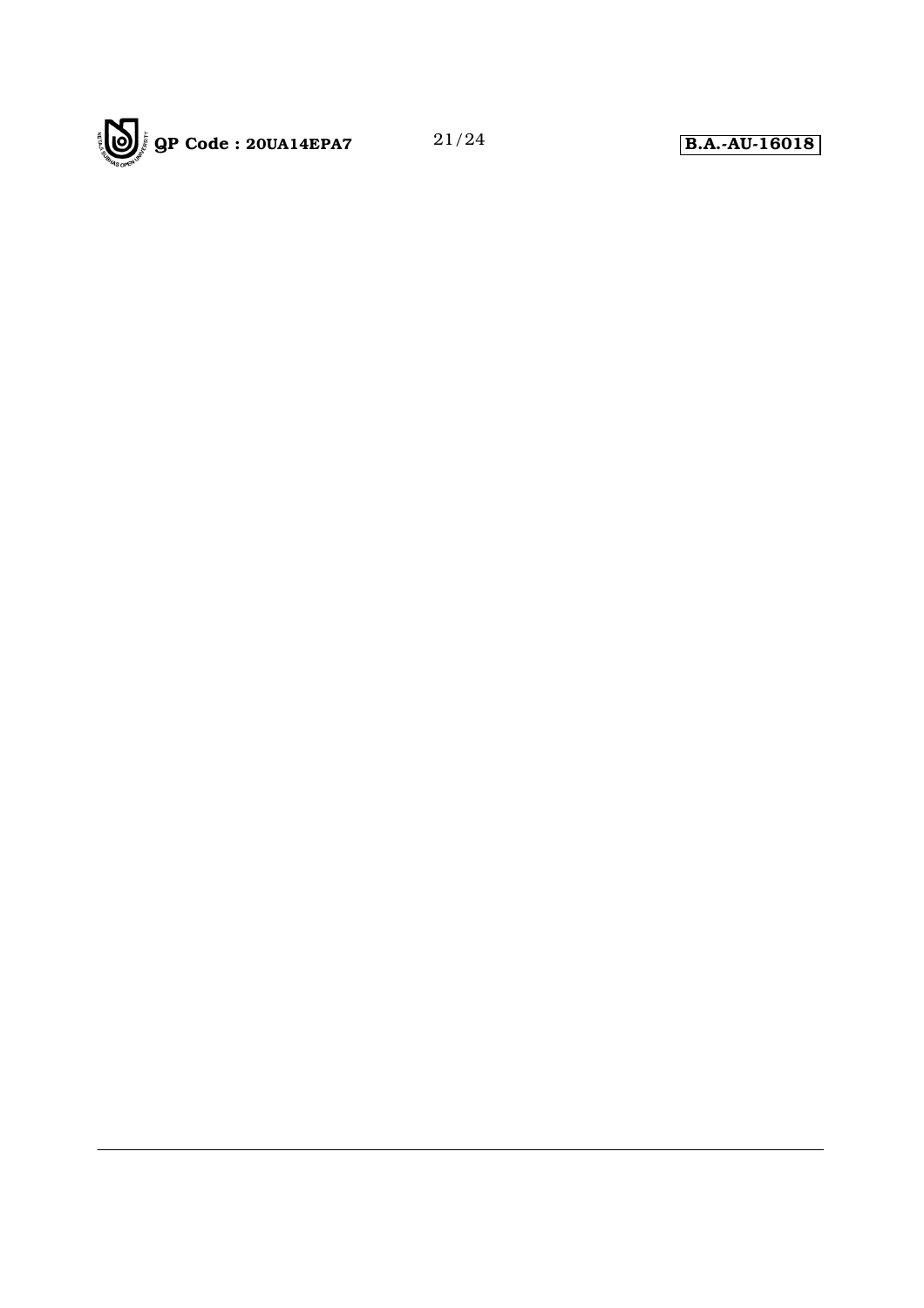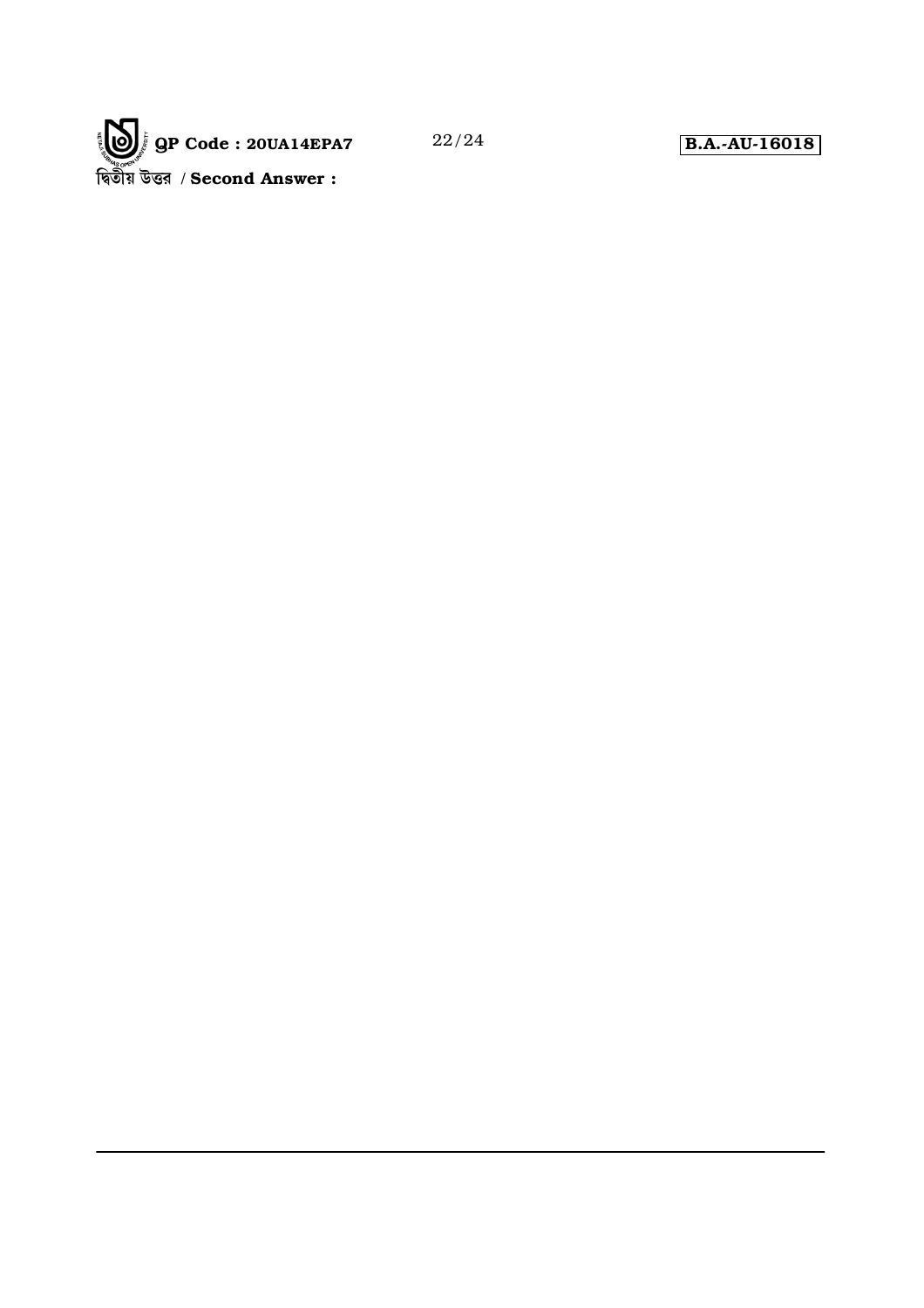